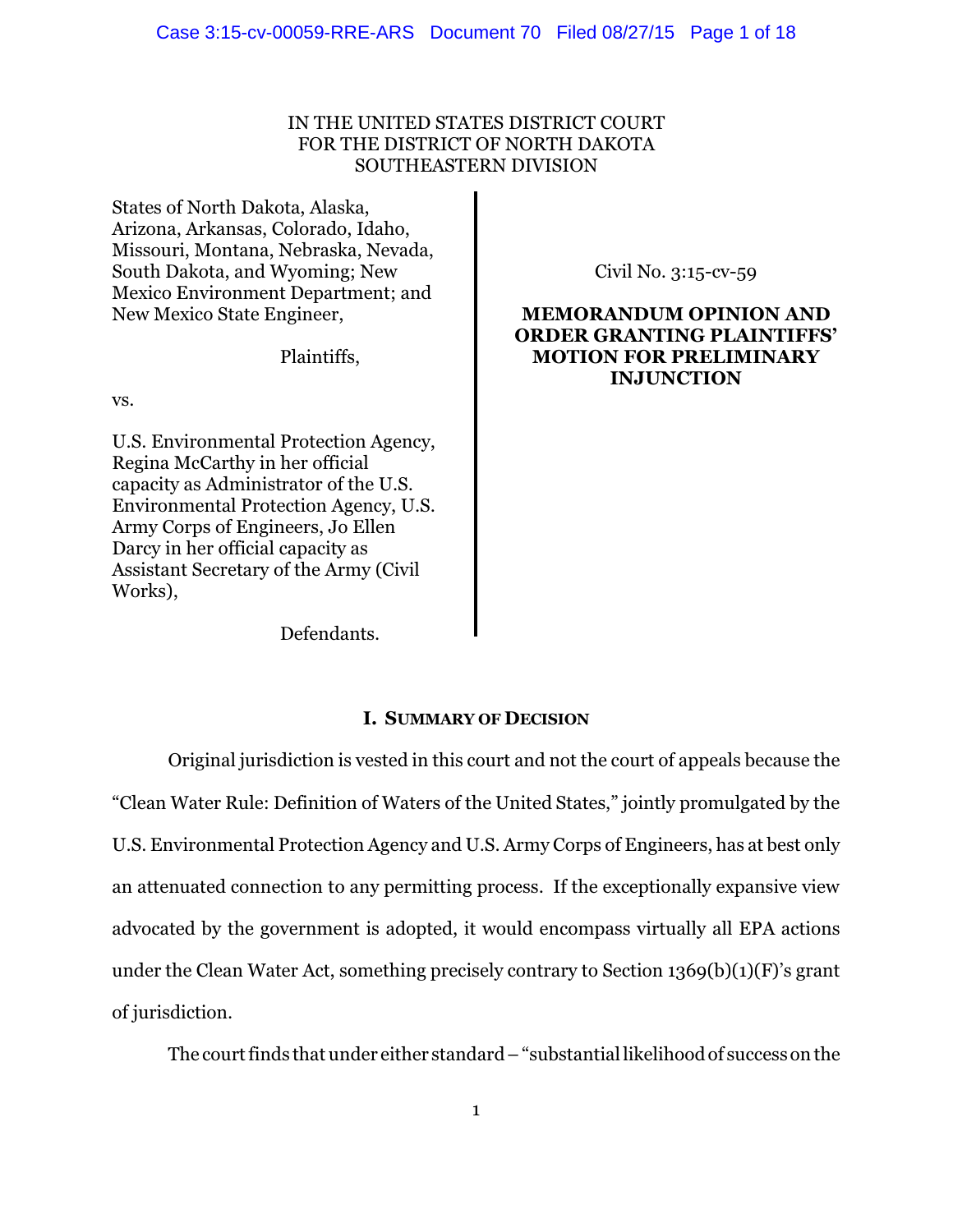merits" or "fair chance of success" – the States are likely to succeed on their claim because (1) it appears likely that the EPA has violated its Congressional grant of authority in its promulgation of the Rule at issue, and (2) it appears likely the EPA failed to comply with APA requirements when promulgating the Rule. Additionally, the court finds the other factors relevant to the inquiry weigh in favor of an injunction.

# **II. PROCEDURAL BACKGROUND**

On April 21, 2014, the United States Army Corps of Engineers and the Environmental Protection Agency ("EPA") (collectively "the Agencies") issued a proposed rule to change the definition of "Waters of the United States" under the Clean Water Act. Following a period for comment, the Agencies promulgated a final rule ("the Rule") on June 29, 2015, which defines waters of the United States. The Rule has an effective date of August 28, 2015.

On June 29, 2015, twelve States<sup>1</sup> and the New Mexico Environment Department and the New Mexico State Engineer (collectively "the States") filed a complaint against the Agencies, the EPA Administrator in her official capacity, and the Assistant Secretary of the Army (Civil Works) in her official capacity.<sup>2</sup> On August 10, 2015, the States filed a motion for a preliminary injunction.<sup>3</sup> A hearing was held on the motion on August 21, 2015. The court, having considered the entire record as now developed including evidence presented at the hearing and the arguments of counsel, issues this memorandum opinion and order.

<sup>1</sup> States of North Dakota, Alaska, Arizona, Arkansas, Colorado, Idaho, Missouri, Montana, Nebraska, Nevada, South Dakota, and Wyoming.

 $2^{\circ}$  Doc. #1.

 $3$  Doc.  $#32$ .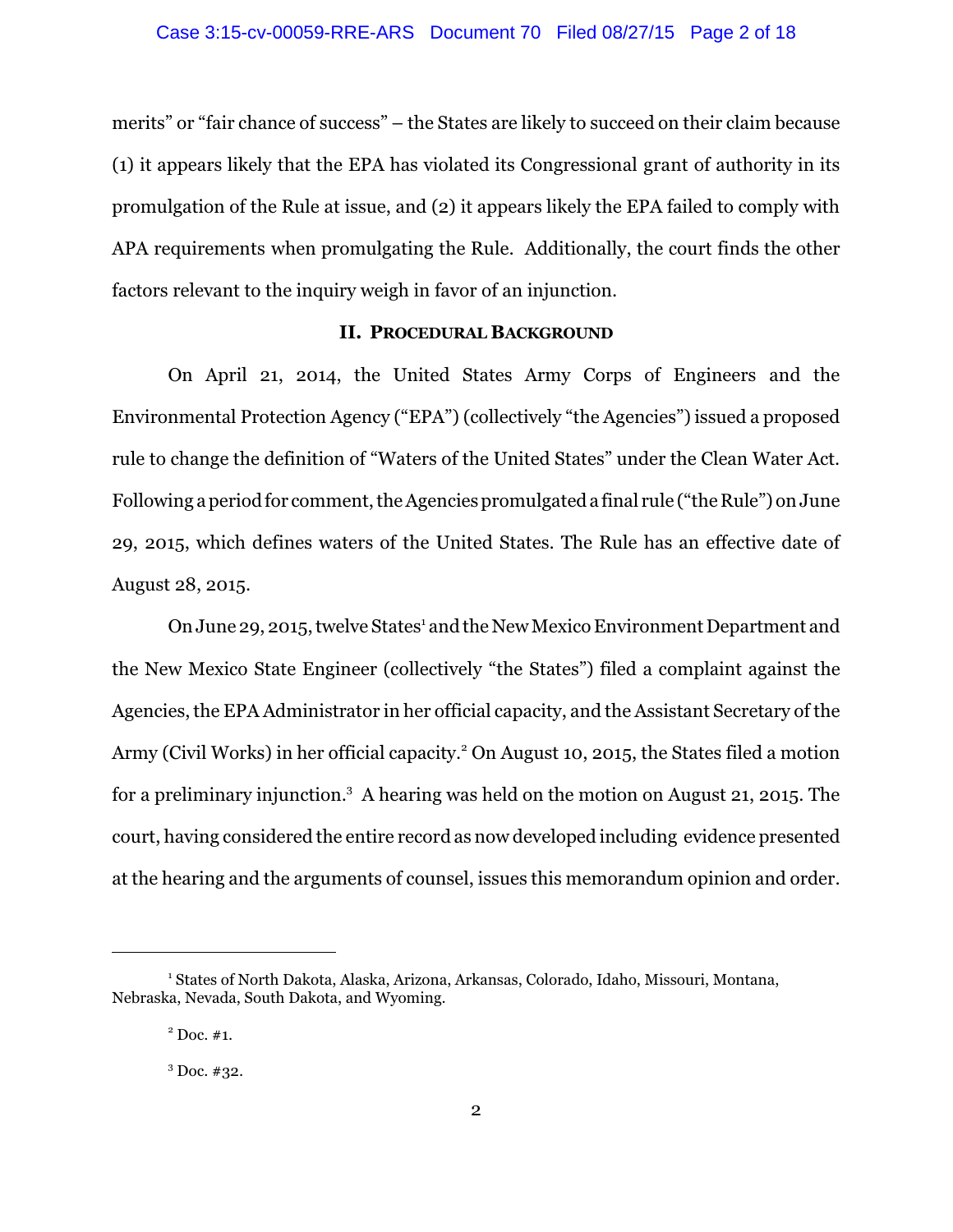#### **III. ANALYSIS**

# *1. Jurisdiction*

Title 33, of the United States Code,  $\S 1369(b)(1)^4$  defines the circumstances under which the United States Courts of Appeals have exclusive jurisdiction over an action of the EPA Administrator. Implicated here are the provisions of subsections  $(b)(1)(E)$  and  $(b)(1)(F)$  of § 1369. Section 1369(b)(1)(E) posits jurisdiction in the courts of appeals where the Administrator has approved or promulgated "any effluent limitation or other limitation under section 301, 302, 306, or 405, [33 USCS § 1311, 1312, 1316, or 1345]". "Effluent limitations" are defined by the act as "any restriction established by a state or the [EPA] on quantities, rates, and concentrations of chemical, physical, biological, and other constituents which are discharged from point sources into navigable waters."<sup>5</sup>

The Rule itself imposes no "effluent limitation." It merely redefines what constitutes "waters of the United States."<sup>6</sup> This is made plain by the specific language of the Rule itself, as it unequivocally states that it "imposes no enforceable duty on any state, local, or tribal governments, or the private sector, and does not contain regulatory requirements that might significantly or uniquely affect small governments."<sup>7</sup>

The Agencies' claim thatthe Rule is an "other" limitation is equally unavailing. "[A]n agency action is [an 'other] limitation' within the meaning of section  $509(b)(1)(E)$  if entities

<sup>4</sup> Alternately known as, and commonly referred to as, § 509(b)(1) of The Federal Water Pollution Control Act.

 $5$  33 U.S.C. § 1362(11).

<sup>6</sup> 80 Fed. Reg. 37054.

<sup>7</sup> 80 Fed. Reg. 37102.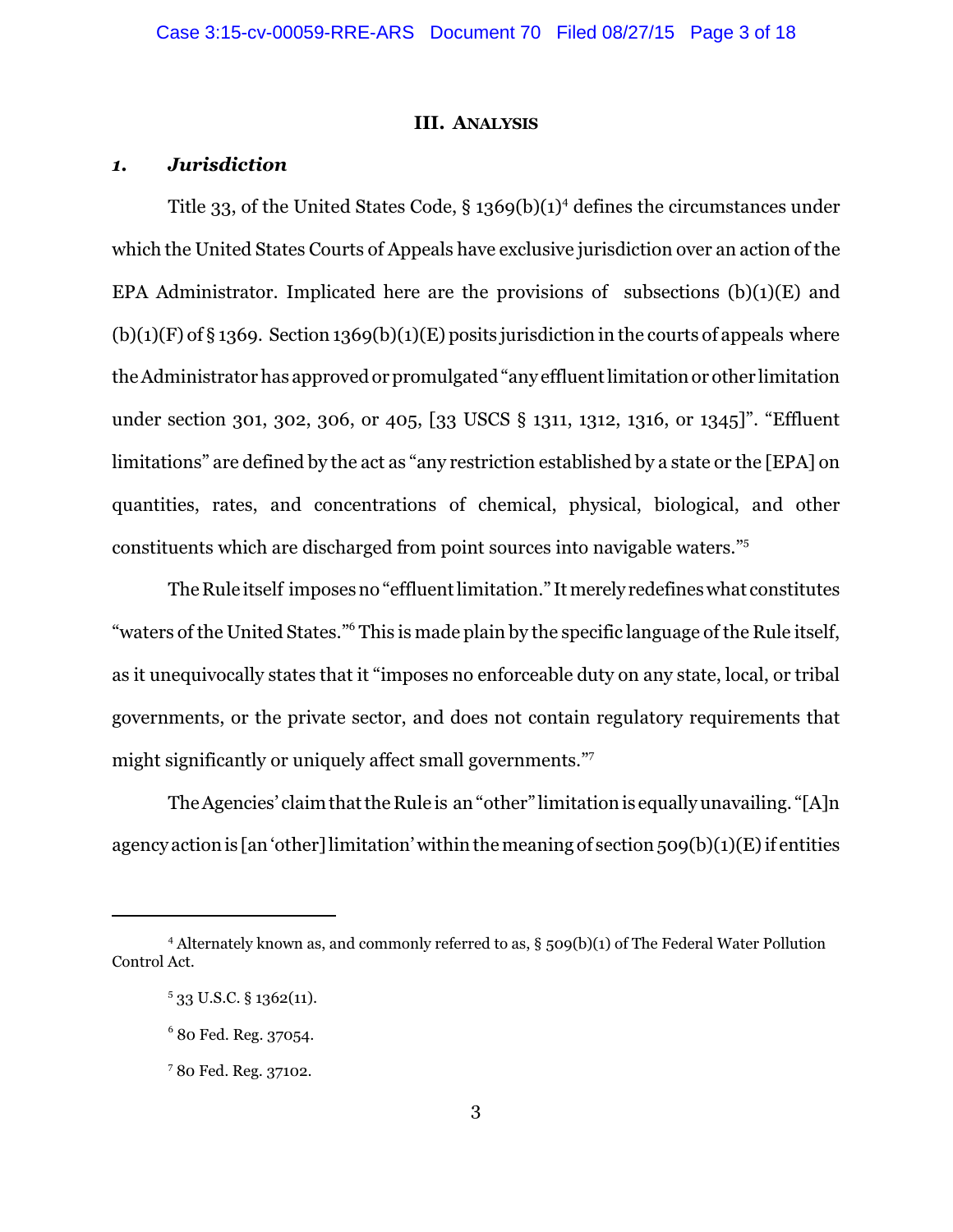# Case 3:15-cv-00059-RRE-ARS Document 70 Filed 08/27/15 Page 4 of 18

subject to the CWA's permit requirements face new restrictions on their discretion with respect to discharges or discharge-related processes."<sup>8</sup> The Eighth Circuit Court of Appeals has noted that this phrase"leaves much to the imagination."<sup>9</sup> The Fourth Circuit Court of Appeals has defined an "other limitation" as "a restriction on the untrammeled discretion of the industry . . .[as it existed prior to the passage of the [CWA]."<sup>10</sup>

The Rule here imposes no "other limitation" upon the Plaintiff States. At the hearing, the EPA argued that the Rule places no new burden or requirements on the States, a position supported by the language of the Rule itself at 80 F.R. 37102. The contention is that the States have exactly the same discretion to dispose of pollutants into the waters of the United States after the Rule as before. Rather, the Rule merely changes what constitutes waters of the United States.

Section 1369(b)(1)(F) grants the courts of appeals jurisdiction in cases involving the "issuing or denying [of] any permit under section 1342 of this title." In Iowa League of Cities, the Eighth Circuit noted, that the Supreme Court, in Crown Simpson Pulp Co. v. Costle,<sup>11</sup> "interpreted broadly the direct appellate review provision" of § 1369(b)(1)(F).<sup>12</sup> In Crown Simpson, the Supreme Court interpreted Subsection F "to extend jurisdiction to those actions that have 'the precise effect' of an action to issue or deny a permit."<sup>13</sup> The

 $^9$  <u>Id.</u>

 $11$  445 U.S. 193, 196.

<sup>12</sup> 711 F.3d at 862.

<sup>&</sup>lt;sup>8</sup> Iowa League of Cities v. E.P.A., 711 F.3d 844, 866 (8th Cir. 2013).

<sup>&</sup>lt;sup>10</sup> Va. Elec. & Power Co. (VEPCO) v. Costle, 566 F.2d 446, 450 (4th Cir. 1977).

<sup>&</sup>lt;sup>13</sup> Friends of the Everglades v. U.S. E.P.A., 699 F.3d 1280, 1287 (11th Cir. 2012) (citing Crown Simpson Pulp Co. v. Costle, 445 U.S. 193, 196 (1980)).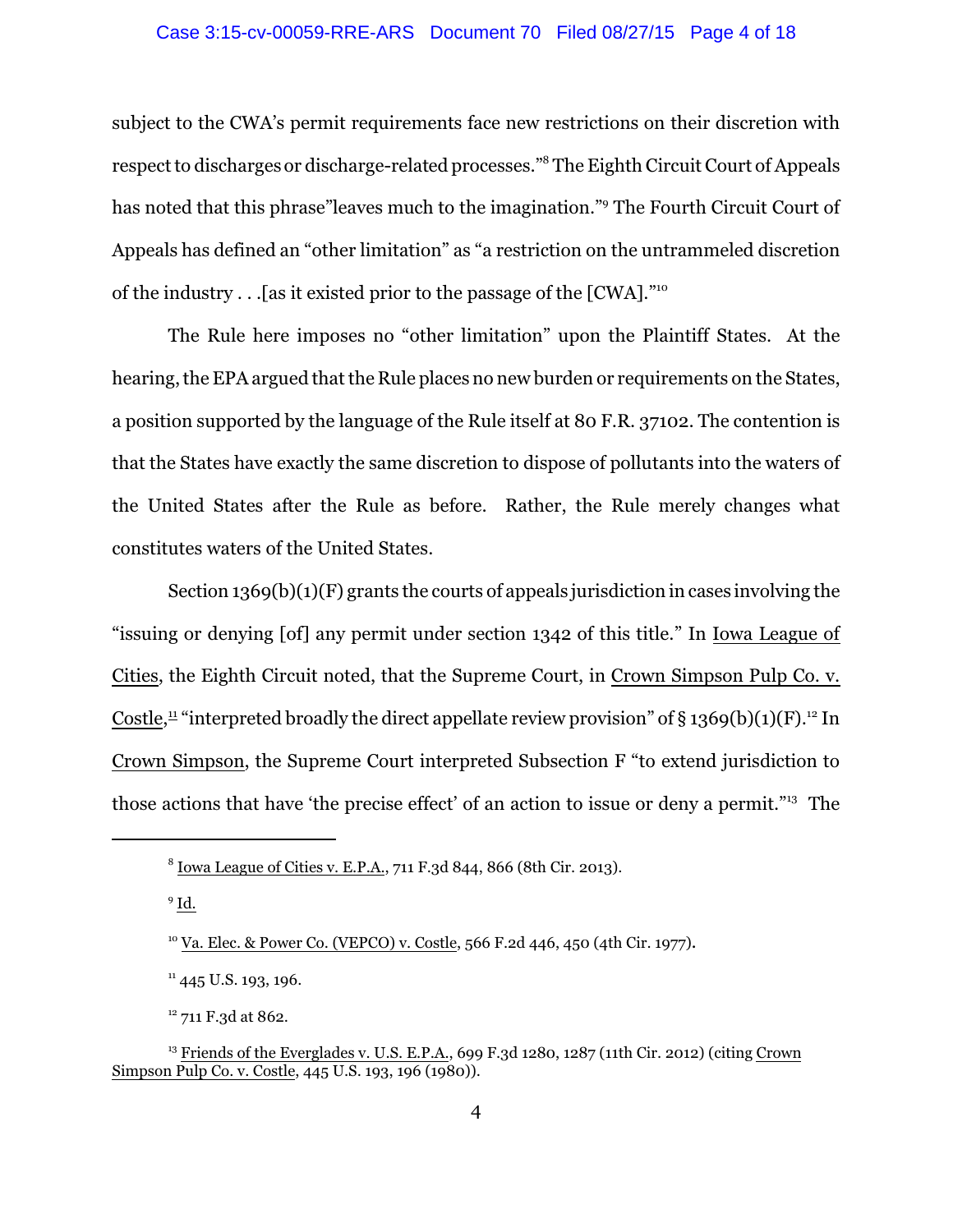### Case 3:15-cv-00059-RRE-ARS Document 70 Filed 08/27/15 Page 5 of 18

precise holding in Crown Simpson is that original jurisdiction rests in the courts of appeal "when the action of the Administrator is functionally similar to the denial or issuance of a permit." 14

The case at bar is much like that in Friends of the Everglades. The Rule "neither issues nor denies a permit" 15 Indeed, the Rule has at best an attenuated connection to any permitting process. It simply defines what waters are within the purview of the "waters of the United States."<sup>16</sup> This does not in itself implicate § 1369(b)(1)(F) because it is simply not the functional equivalent or similar to an action of the administrator in denying or issuing a permit. $^{17}$ 

If the exceptionally expansive view advocated by the government is adopted, it would encompass virtually all EPA actions under the Clean Water Act. It is difficult to imagine any action the EPA might take in the promulgation of a rule that is not either definitional or regulatory. This view of  $\S 1369(b)(1)(F)$ 's grant of jurisdiction would run precisely contrary to Congress' intent in drafting the court of appeals jurisdictional provision as recognized in the Supreme Court in National Cotton Council of America v. U.S. E.P.A..<sup>18</sup>

The relationship between issuing or denying a permit and the Rule at issue is tangential to issuance or denial of a permit–a classic red herring. Under these

<sup>&</sup>lt;sup>14</sup> Id. (citing Crown Simpson Pulp Co., 445 U.S. at 196).

<sup>&</sup>lt;sup>15</sup> Friends of the Everglades, 699 F.3d at 1287.

<sup>16</sup> 80 Fed. Reg. 37104-05.

<sup>&</sup>lt;sup>17</sup> See Friends of the Everglades, 699 F.3d at 1287 (citing Crown Simpson Pulp Co., 445 U.S. at 196).

<sup>&</sup>lt;sup>18</sup> See National Cotton Council of America v. U.S. E.P.A., 553 F.3d 927, 933 (6th Cir. 2009) (quoting Lake Cumberland Trust, Inc. v. EPA, 954 F.2d 1218 (6th Cir. 1992) ("Congress did not intend court of appeals jurisdiction over all EPA actions taken pursuant to the Act.")).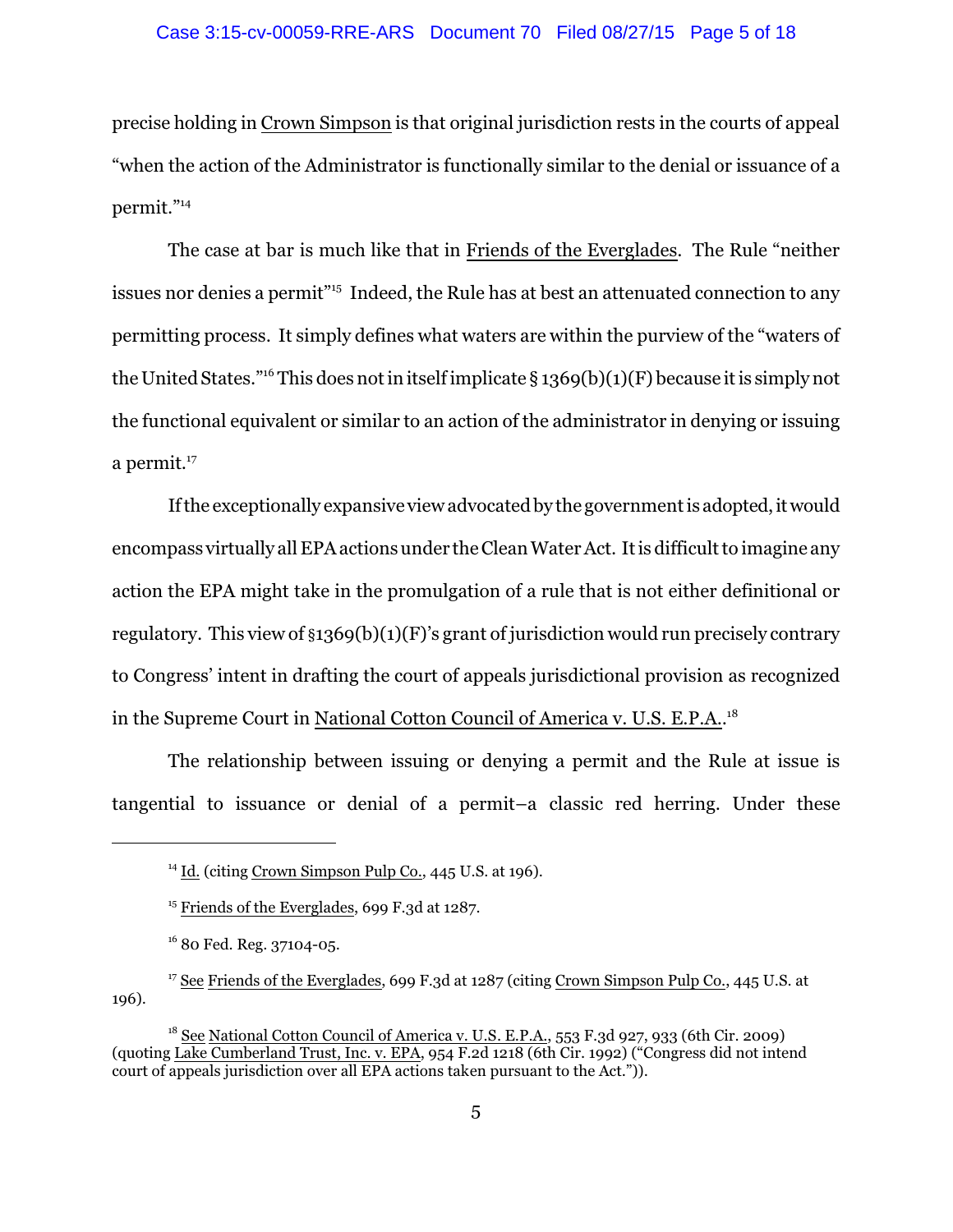circumstances, original jurisdiction lies in this court and not the court of appeals.

# *2. Preliminary Injunction Motion.*

The court applies the well-known four-factor inquiry in determining whether or not a preliminary injunction should issue.<sup>19</sup> Commonly referred to as the Dataphase factors, the court weighs  $(1)$  the threat of irreparable harm to the movant;  $(2)$  the balance of harms; (3) the movant's likelihood of success on the merits; and (4) the public interest.<sup>20</sup>

# *A. Likelihood of Success on the Merits*

The courtinitiallyconsiders likelihood of success on the merits because ifthe movant fails to establish a likelihood of success, the quest for a preliminary injunction fails and the discussion is ended.

When issuing injunctive relief, the court must determine whether the moving party's claim has a likelihood of success on the merits.<sup>21</sup> Two separate likelihood standards can be applied by a reviewing court. A "substantial likelihood of success on the merits" standard applies when the issue arises out of a statute or regulation made in the presumptively reasoned democratic process.<sup>22</sup> In cases that do not meet the "presumptively reasoned requirement" a "fair chance of success" standard articulated in Heartland Acad. Cmty. Church v. Waddle<sup>23</sup> is applied.

As presaged by the phrasing of the cases describing the applicability of the higher

<sup>&</sup>lt;sup>19</sup> McKinney ex rel. N.L.R.B. v. Southern Bakeries, 786 F.3d 1119, 1122 (8th Cir. 2015).

 $20$  Dataphase Systems, Inc. v. C.L. Systems, Inc., 640 F.2d 109, 112-13 (8th Cir. 1981).

 $^{21}$  Id. at 113.

 $22$  Planned Parenthood Minnesota, North Dakota, South Dakota v. Rounds, 530 F.3d 724, 732 (8th Cir. 2008).

 $23$  335 F.3d 684, 690 (8th Cir. 2003).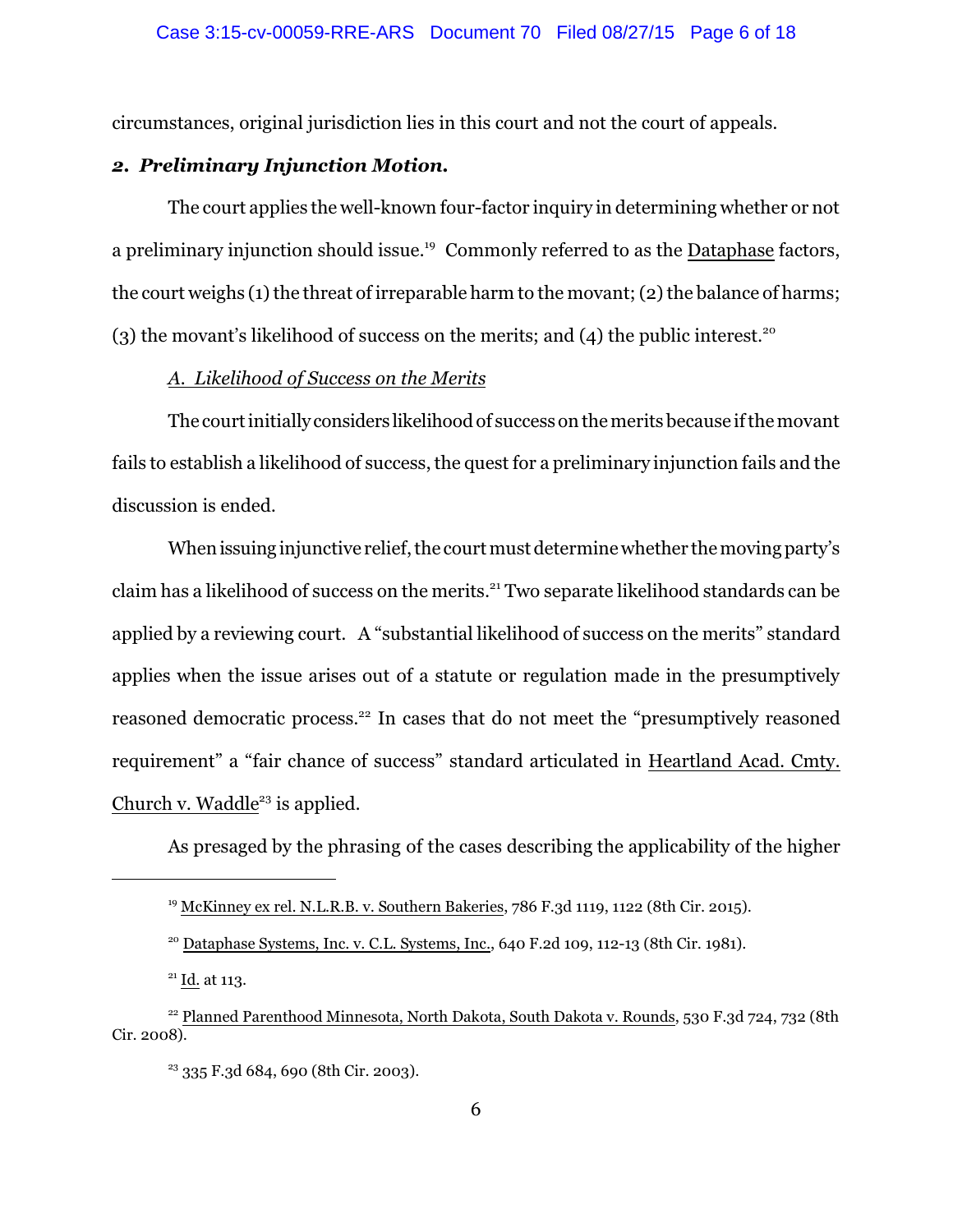# Case 3:15-cv-00059-RRE-ARS Document 70 Filed 08/27/15 Page 7 of 18

"substantial likelihood of success" test, there is a presumption that the implementation process ofthe Rule here is reasoned. The presumption can be overcome where the evidence establishes a fundamentally flawed process, demonstrating that the regulation is not the product of a reasoned democratic process.

# 1. *Use of Deliberative Memoranda*

Generally, courts should not consider "interagency or intra-agency memorandums or letters which would not be available by law to a party other than an agency in litigation with the agency" when reviewing agency rules.<sup>24</sup> The deliberative process exemption permits non-disclosure if "the document is both predecisional and deliberative."<sup>25</sup> The purpose of the deliberative process exemption is to avoid the harm that agency discussions are "chilled" by the disclosure and use ofthe agencies deliberative process memoranda and correspondence.<sup>26</sup> A document is predecisional if it "contains personal opinions and is designed to assist agency decision-makers in making their decision."<sup>27</sup> A document is deliberative ifits disclosure or use would "expose the decision-making process in such a way that candid discussion within the agency would be discouraged, undermining the agency's ability to perform its functions."<sup>28</sup> Even so, a court may "inquir[e] into the mental processes of administrative decision-makers" if "it is 'the only way there can be effective judicial

 $24\frac{1}{5}$  U.S.C. § 552(b)(5).

<sup>&</sup>lt;sup>25</sup> Missouri Coalition for Enviornment Foundation v. U.S. Army Corps of Engineers, 542 F.3d 1204, 1211 (8th Cir. 2008).

<sup>26</sup> Id. at 1210.

<sup>27</sup> Id. at 1211.

 $^{28}$  Id.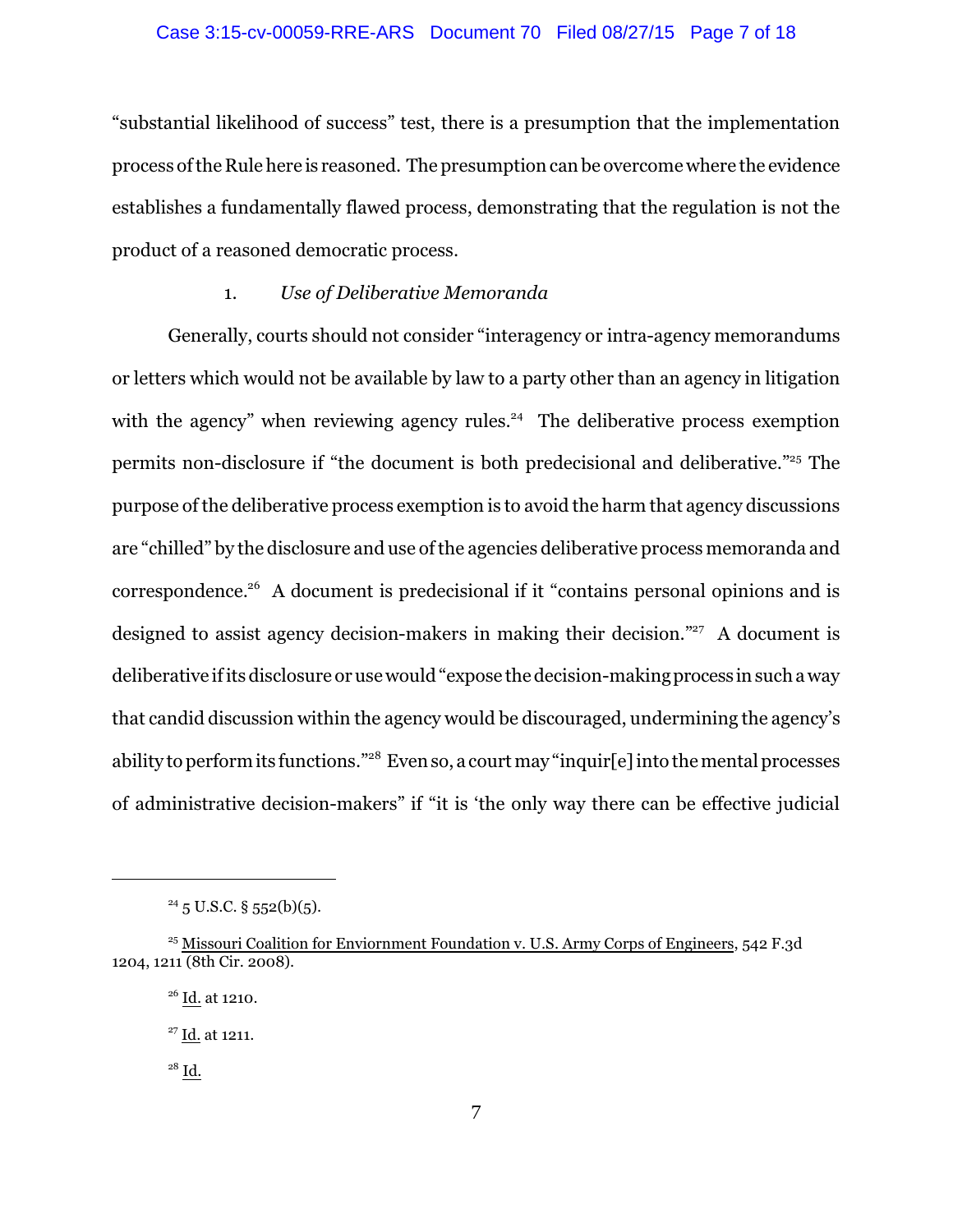review.'"<sup>29</sup>

The States repeatedly point the court's attention to two clearly pre-decisional and deliberative interagency memoranda.<sup>30</sup> Ordinarily the court would not rely on these documents in its Dataphase analysis, however, the footing of the case leaves no other effective way to exercise judicial review in a timely manner. At this point, the Rule's effective date looms, the administrative record has not been produced, and the States assert irreparable harm. The court has reviewed both the memoranda at issue, the Technical Support Document, and the Economic Analysis document, and finds that the memoranda's opinion is supported by the underlying documents at the court's disposal.<sup>31</sup>

While the court would prefer an opportunity to review the entire administrative record, rather than rely on a handful of documents and deliberative memoranda, it is impossible to obtain the record prior to the effective date of the Rule. Under these unique circumstances, including a review of the Army Corps of Engineer's memoranda, consideration of the documents in the record is "the only way there can be effective judicial review."<sup>32</sup>

As noted in the internal memoranda and confirmed by a close review of the Economic Analysis document and Technical Support Document, the Agencies' internal

<sup>29</sup> Voyageurs Nat. Park Ass'n v. Norton, 381 F.3d 759, 766 (8th Cir. 2004).

 $30$  Doc. #33, Exhs. A & P.

 $31$ In its reply brief, the States assert that since the memoranda are in the public record the Agencies have waived the deliberative process privilege. The court is unaware how these documents came to be in the public domain and no administrative record has been prepared for this proceeding. The court finds that waiver would be a decidedly unfair doctrine to apply to the Agencies and declines the invitation to find waiver under these circumstances.

<sup>&</sup>lt;sup>32</sup> See id. (quoting Citizens to Preserve Overton Park, Inc. v. Volpe, 401 U.S. 402, 420 (1971)).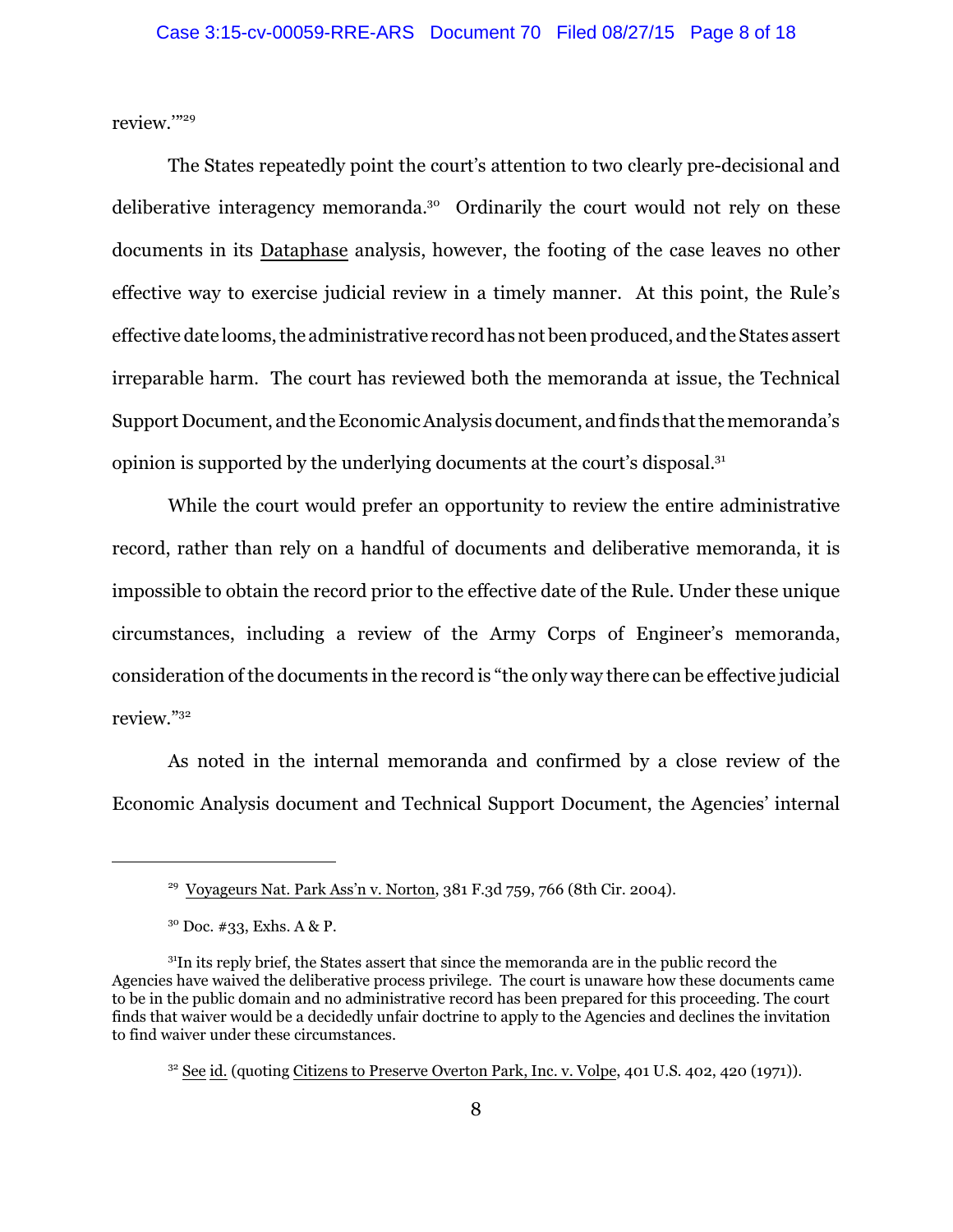#### Case 3:15-cv-00059-RRE-ARS Document 70 Filed 08/27/15 Page 9 of 18

documents reflect the absence of any information about how the EPA obtained its presented results. Consequently, the subsequent results are completely unverifiable."<sup>33</sup> The court is placed in an even worse position than the internal reviewers to understand the process applied by the EPA because of a lack of access to the complete administrative record. Even so, a review of what has been made available reveals a process that is inexplicable, arbitrary, and devoid of a reasoned process. Under these circumstances, the applicable standard for likelihood of success on the merits is the "fair chance" standard. Regardless, it is worthy of note, that even if the court applied the higher "substantial likelihood of success" standard, its conclusions would be unchanged.

- *2. Analysis of Likelihood of Success Factor*
	- a. EPA Violated Its Grant of Authority by Congress When It Promulgated the Rule.

The States are likely to succeed on the merits of their claim that the EPA has violated its grant of authority in its promulgation of the Rule. In <u>United States v. Bailey<sup>34</sup>,</u> the Eighth Circuit Court of Appeals held that the EPA or Corps may assert Clean Water Act jurisdiction if the waters in question meet either the plurality's requirements or Justice Kennedy's concurring opinion in Rapanos v. United States.<sup>35</sup> Because the Agencies assert jurisdiction under Justice Kennedy's concurrence, the court's analysis will focuses on whether the Rule meets this criteria.

Justice Kennedy's analysis begins with 33 U.S.C. § 1251(a), requiring the court to be

<sup>33</sup> Doc. #33, Exh. P, ¶3.

<sup>34</sup> 571 F.3d 791, 799 (8th Cir. 2009).

 $35\,547$  U.S. 715 (2006).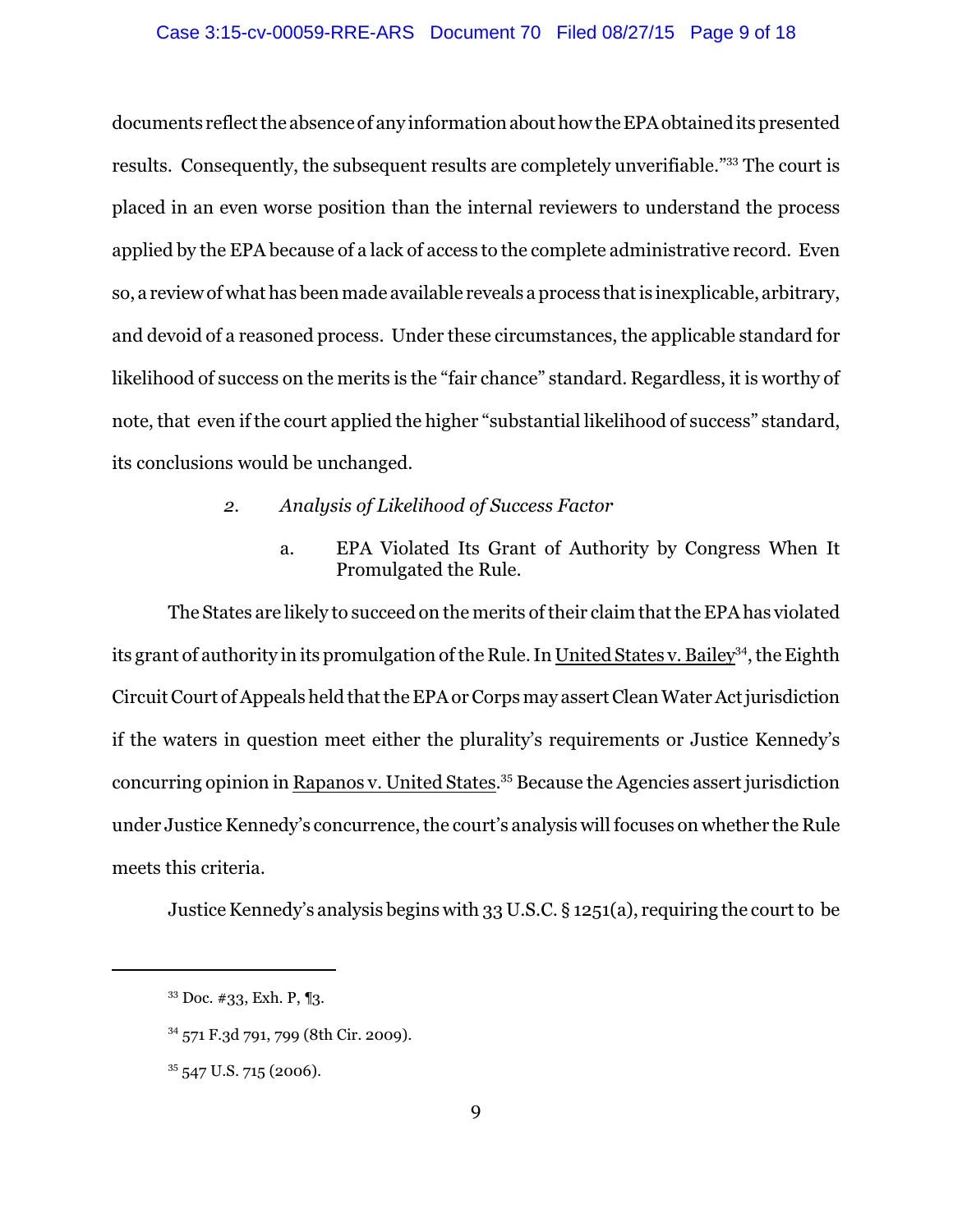#### Case 3:15-cv-00059-RRE-ARS Document 70 Filed 08/27/15 Page 10 of 18

cognizant that the purpose of the Clean Water Act is to "restore and maintain the chemical, physical, and biological integrity of the Nation's waters."<sup>36</sup> In order to establish the requisite significant nexus, the Agencies must determine whether the waters in question do in fact affect the chemical, physical, and biological integrity of those waters.<sup>37</sup> Jurisdictional waters have the requisite nexus, if they "significantly affect the chemical, physical, and biological integrity of other covered waters more readily understood as 'navigable.""<sup>38</sup> Waters fall outside the zone of "navigable waters" when the effect "on water quality [is] speculative or insubstantial."<sup>39</sup> In determining its jurisdiction over waters, an agency "may choose to identify categories of tributaries that, due to their volume of flow . . . , their proximity to navigable waters, or other relevant considerations, are significant enough that wetlands adjacent to them are likely in the majority of cases, to perform important functions for an aquatic system incorporating navigable waters."<sup>40</sup>

The Rule here likely fails to meet this standard. In Rapanos, the Corps defined a tributary as a water that "feeds into a traditional navigable water (or a tributary thereof) and possesses an ordinary high-water mark, defined as a line on the shore established by the fluctuations of water and indicated by [certain] physical characteristics."<sup>41</sup> Justice Kennedy noted that if it were applied consistently, "it may well provide a reasonable

- $^{38}$  Id.  $\,$
- $39$  Id.
- $40 \underline{\mathsf{Id}}$ .

<sup>41</sup> Id. at 781.

<sup>36</sup> Rapanos v. United States, 547 U.S. 715, 779 (2006) (Kennedy, J., concurring).

<sup>37</sup> Id. at 780.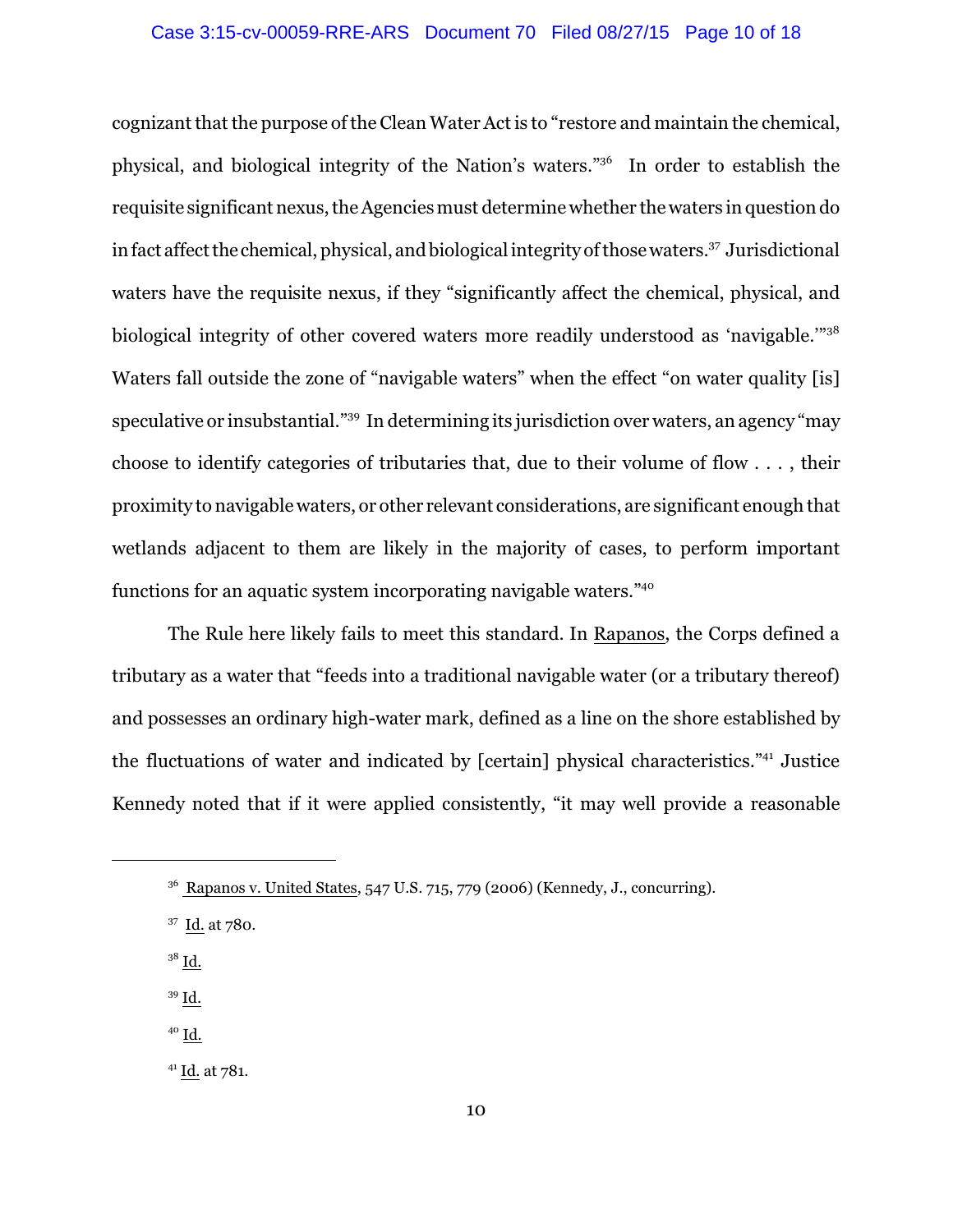#### Case 3:15-cv-00059-RRE-ARS Document 70 Filed 08/27/15 Page 11 of 18

measure of whether specific minor tributaries bear a sufficient nexus with other regulated waters to constitute 'navigable waters' under the Act." 42 Justice Kennedy concurred in judgment finding that the breadth of the Corps standard in Raponos "seem[ed] to leave wide room for regulation of drains, ditches, and streams remote from any navigable-in-fact waters."43

The Rule at issue here suffers from the same fatal defect. The Rule allows EPA regulation of waters that do not bear any effect on the "chemical, physical, and biological integrity" of any navigable-in-fact water. While the Technical Support Document states that pollutants dumped into a tributary will flow downstream to a navigable water,<sup>44</sup> the breadth of the definition of a tributary set forth in the Rule allows for regulation of any area that has a trace amount of water so long as "the physical indicators of a bed and banks and an ordinary high water mark" exist. <sup>45</sup> This is precisely the concern Justice Kennedy had in Rapanos, and indeed the general definition of tributary is strikingly similar.<sup>46</sup> While the Agencies assert that the definitions exclusion of drains and ditches remedies the defect, the definition of a tributary here includes vast numbers of waters that are unlikely to have a nexus to navigable waters within any reasonable understanding of the term.<sup>47</sup> The States have established a fair chance of success on the merits of their claim that the Rule violates

 $^{47}$  See id.

 $42$  Id.

<sup>43</sup> Id.

<sup>44</sup> Doc. #66, Exhs. 2-10.

<sup>45</sup> 80 Fed. Reg. 37105.

 $46$  See Rapanos v. United States,  $547$  U.S. at  $781$ .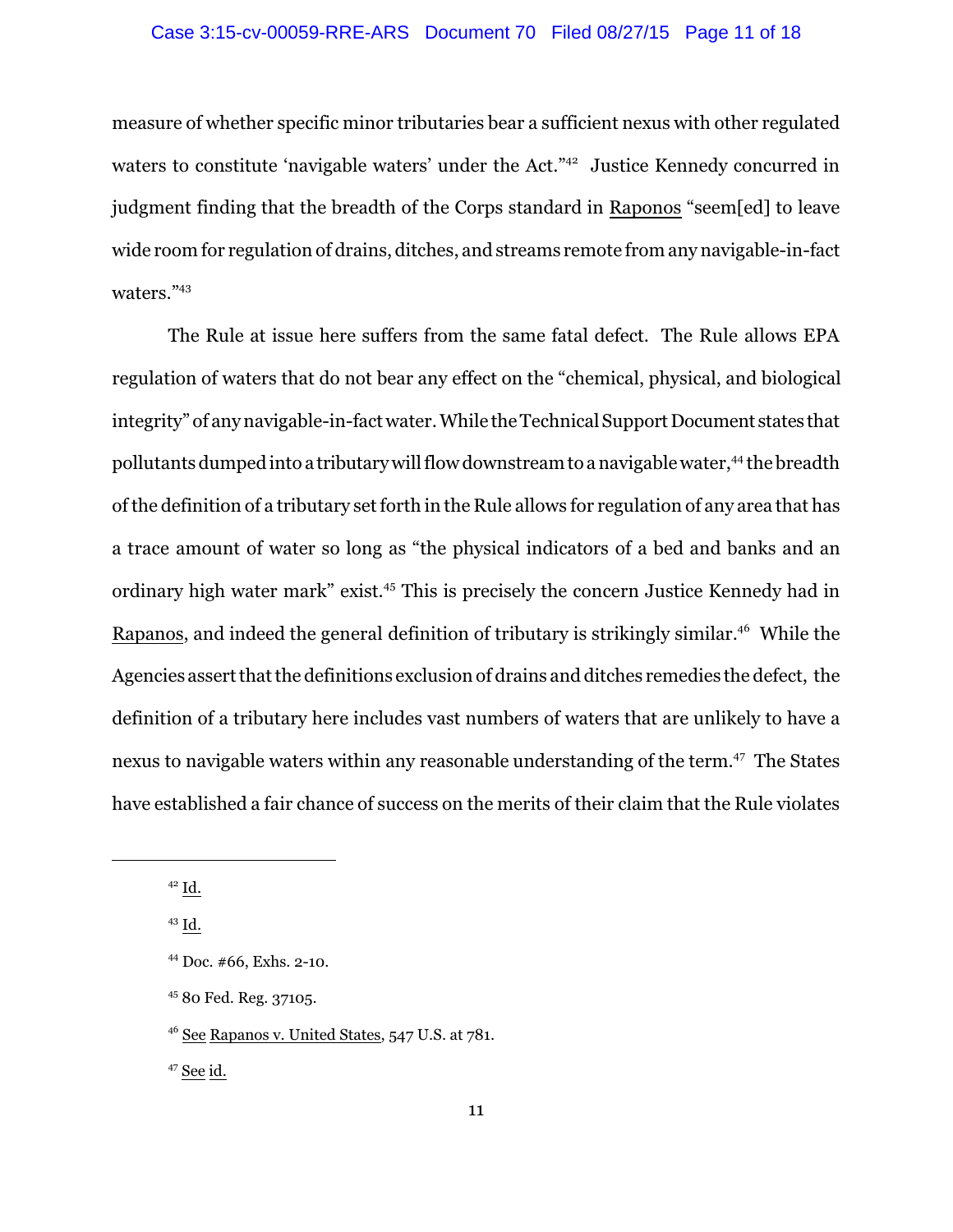the congressional grant of authority to the EPA.

b. The Agencies Likely Failed to Comply with APA Requirements When Promulgating the Rule.

# *i. The Rule is Likely Arbitrary and Capricious*

The court must set aside a final agency rule if it finds the rule is "arbitrary, capricious, an abuse of discretion, or otherwise notin accordance with the law."<sup>48</sup> The scope of this "standard is narrow and a court is not to substitute its judgment for that of the agency."<sup>49</sup> Nevertheless, the agency has a duty to "examine the relevant data and articulate a satisfactory explanation for its action."<sup>50</sup> An agency must base its explanation on a "rational connection between the facts found and the choice made."<sup>51</sup>

The States have a fair chance of success on the merits under this prong as well. The Agencies assert that any water that fits in the definition of a "tributary" will as of necessity "significantly affect the chemical, physical, and biological integrity of traditional navigable waters."<sup>52</sup> The Technical Support Document states that science demonstrates tributaries do in point of fact affect the integrity of traditional navigable waters.<sup>53</sup> Setting aside the issue as to whether the Technical Support Document conflates ephemeral streams with tributaries, the claims made by the Agencies appear to only apply to a subset within the

<sup>50</sup> Id.

<sup>51</sup> Burlington Truck Lines v. United States, 371 U.S. 156, 168 (1962).

<sup>52</sup> 80 Fed. Reg. 37075.

 $48\frac{\text{18}}{\text{5}}$  U.S.C. § 706(2)(A).

<sup>49</sup> Motor Vehicle Mfrs. Ass'n of United States, Inc. v. State Farm Mut. Ins. Co., 463 U.S. 29, 43 (1983).

<sup>53</sup> Corps and EPA, Tech. Support Document for the Clean Water Rule: Definition of Waters of the United States, 244-246 (May 27, 2015).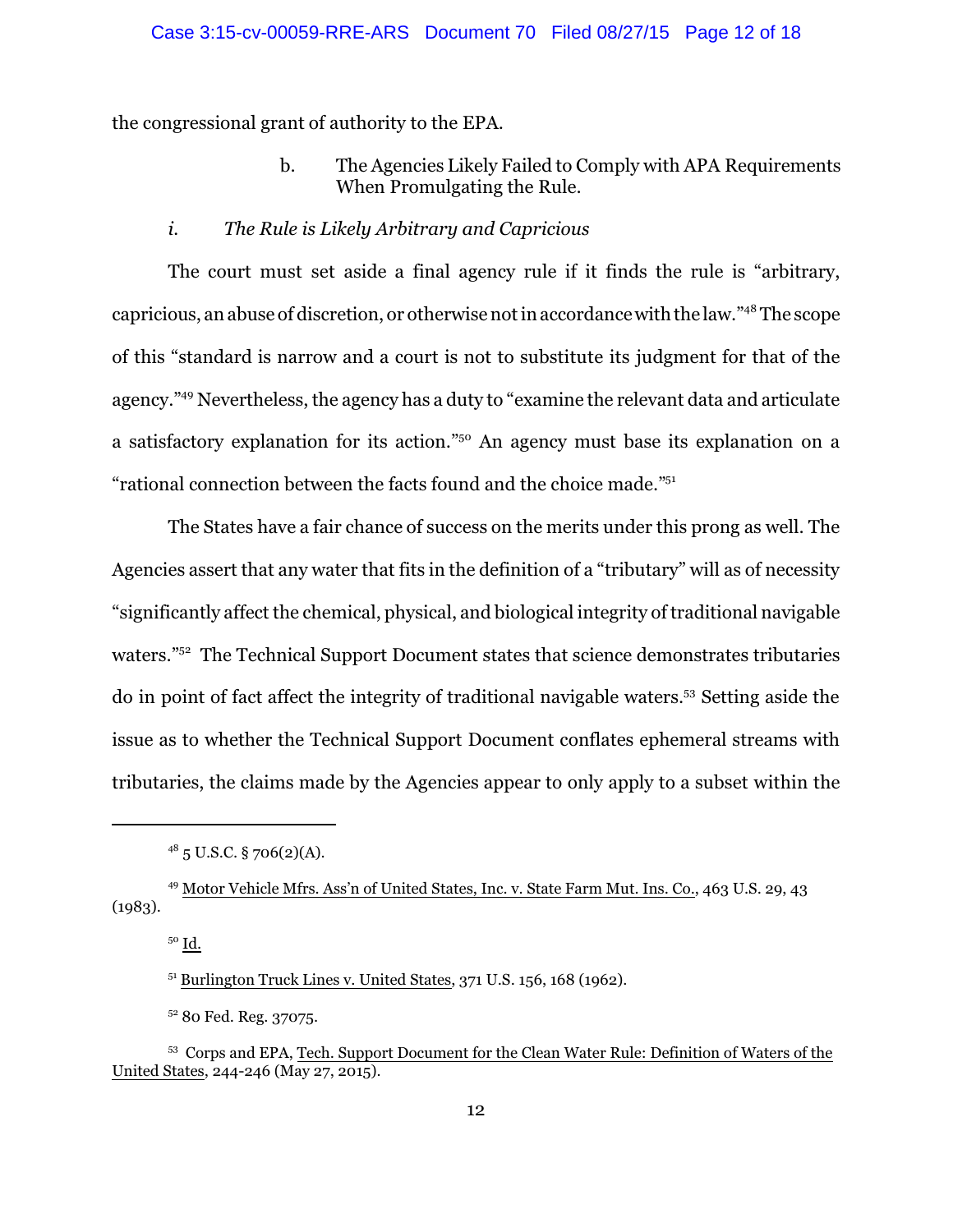#### Case 3:15-cv-00059-RRE-ARS Document 70 Filed 08/27/15 Page 13 of 18

broad definition of the Rule. The Rule asserts jurisdiction over waters that are remote and intermittent waters. No evidence actually points to how these intermittent and remote wetlands have any nexus to a navigable-in-fact water. The standard of arbitrary and capricious is met because the Agencies have failed to establish a "rational connection between the facts found" and the Rule as it will be promulgated.<sup>54</sup>

The Rule also arbitrarily establishes the distances from a navigable water that are subject to regulation. The Army Corps of Engineers noted:

The 4,000-feet limit arbitrarily cuts off which waters can be determined 'similarly situated' under [asignificantnexusdetermination], as (a)(8) waters cannot be aggregated with other waters beyond 4,000 feet even if they are truly 'similarly situated,' further limiting the use of the 'key' factor under the final rule. The 4,000-foot limitation under (a)(8) conflicts with the TSD regarding the importance of connectivity.<sup>55</sup>

Once again, the court has reviewed all of the information available to it and is unable to determine the scientific basis for the 4,000 feet standard. Based on the evidence in the record, the distance from the high water mark bears no connection to the relevant scientific data purported to support this because any water that is 4,001 feet away from the high water mark cannot be considered "similarly situated" for purposes of 33 C.F.R. § 328.3(a)(8). While a "bright line" test is not in itself arbitrary, the Rule must be supported by some evidence why a 4,000 foot standard is scientifically supportable. On the record before the court, it appears that the standard is the right standard because the Agencies say it is. Under these circumstances the Rule setting the 4,000 feet standard is likely arbitrary

<sup>54</sup> See Burlington Truck Lines, 371 U.S. at 168.

<sup>55</sup> Army Corps of Engineers, Memorandum for Deputy Commanding General for Civil and Emergency Operations: Economic Analysis and Technical Support Document Concerning the Draft Final Rule on Definition of "Waters of the United States, ¶ 17 (May 15, 2015).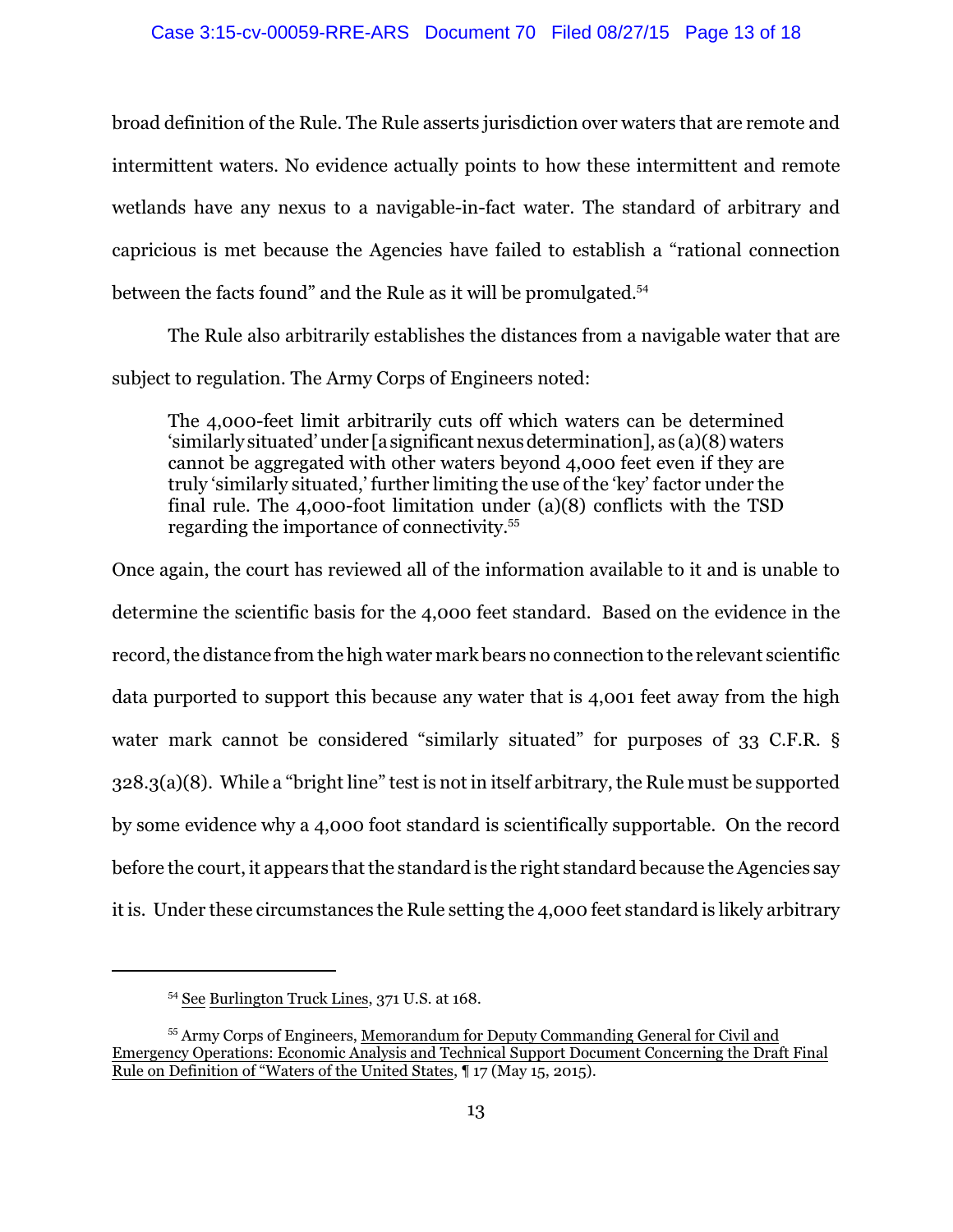and capricious.

# *ii. The Rule is Not Likely a "Logical Outgrowth" of the Proposed Rule*

Title 5, ofthe United States Code, § 553(b) requires that an agency publish proposed rulemakings in the Federal Register including "either the terms or substance of the proposed rule or a description of the subjects and issues involved." The statute further requires the agency to provide "interested persons an opportunity to participate in the rule making through submission of written data, views, or arguments."<sup>56</sup> The publication of notice of the proposed rule "need not contain every precise proposal which (the agency) may ultimately adopt as a rule."<sup>57</sup> Nevertheless, the final rule must be a "logical outgrowth" ofthe proposed rule. 58 In determining whether a final rule is a "logical outgrowth," the court should determine whether the interested parties "should have anticipated that such a requirement might be imposed."<sup>59</sup>

The definition of "neighboring" under the final rule is not likely a logical outgrowth of its definition in the proposed rule. The final rule greatly expanded the definition of "neighboring" such that an interested person would not recognize the promulgated Rule as a logical outgrowth of the proposed rule. The proposed rule defined waters of the United States as "includ[ing] waters located within the riparian area or floodplain of a water

 $5^6$  5 U.S.C. § 553(c).

<sup>57</sup> Northwest Airlines, Inc. v. Goldschmidt, 645 F.2d 1309, 1319 (8th Cir. 1981).

<sup>&</sup>lt;sup>58</sup> Long Island Care at Home, Ltd. v. Coke, 551 U.S. 158, 174 (2007).

<sup>&</sup>lt;sup>59</sup> Small Refiner Lead Phase-Down Task Force v. U.S.E.P.A., 705 F.2d 506, 549 (D.C. Cir. 1983); see also Chocolate Mfrs. Ass'n of U.S. v. Block, 755 F.2d 1098, 1104 (4th Cir. 1985) ("[I]f the final rule materially alters the issues involved in the rulemaking or, as stated in Rowell v. Andrus, 631 F.2d 699, 702 n.2 (10th Cir. 1980), if the final rule 'substantially departs from the terms or substance of the proposed rule,' the notice is inadequate.").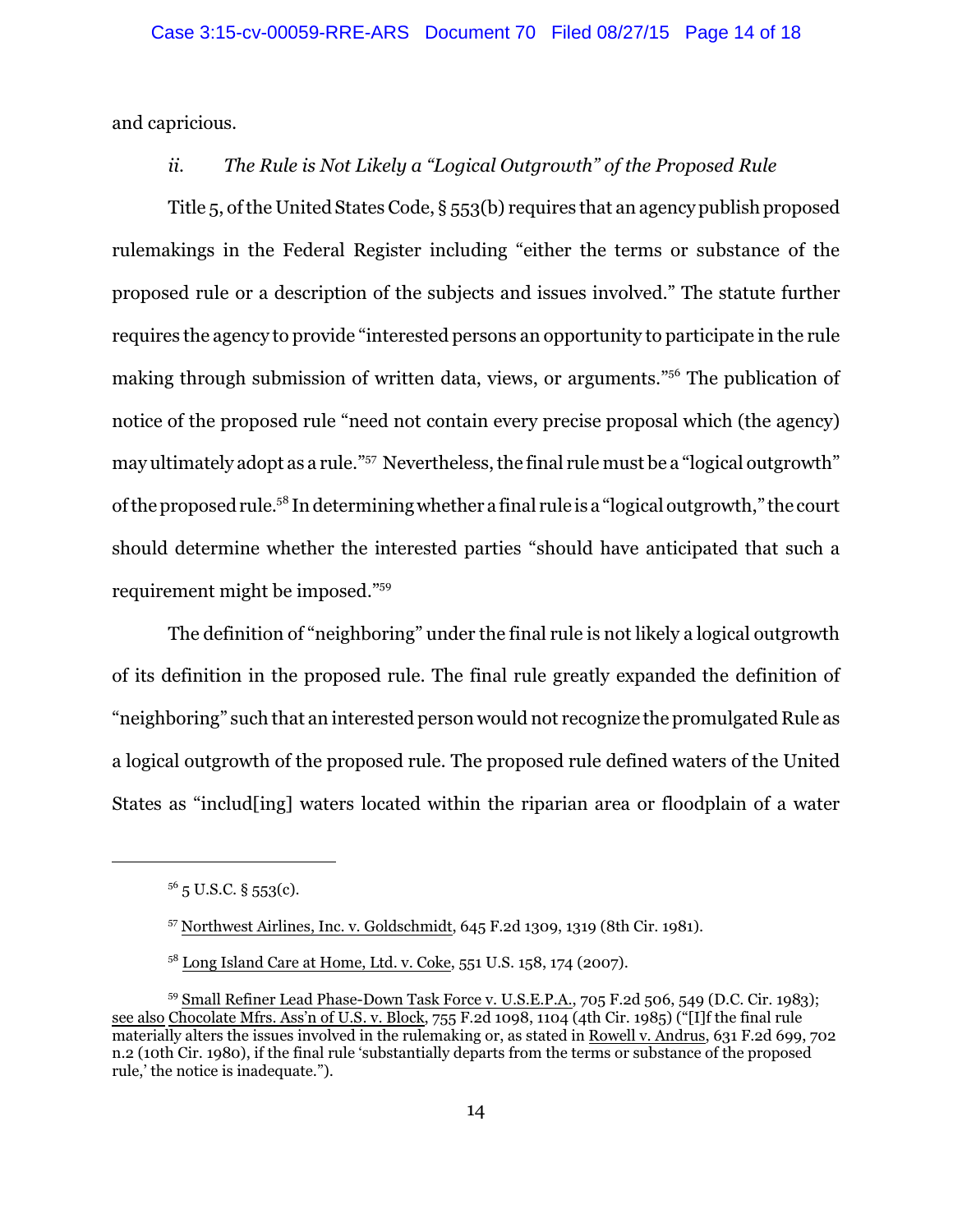identified in paragraphs (a)(1) through  $(5)$  of this section, or waters with a shallow subsurface hydrological connection or confined surface hydrological connection to such a jurisdictional water."<sup>60</sup> When the Agencies published the final rule, they materially altered the Rule by substituting the ecological and hydrological concepts with geographical distances that are different in degree and kind and wholly removed from the original concepts announced in the proposed rule. Nothing in the call for comment would have given notice to an interested person that the rule could transmogrify from an ecologically and hydrologically based rule to one that finds itself based in geographic distance.

# iii. *The Alleged NEPA Violation.*

The States have asserted that the Agencies have violated NEPA by failing to provide an Environmental Impact Statement. This court is unpersuaded by the Agencies' argument that they have not failed to comply with NEPA, mainly because it is hamstrung by the lack of the administrative record. It is unnecessary to reach this issue because the States have already established that they will likely succeed on the merits of their other claims.

# *B. Irreparable Harm*

To succeed on a motion for a preliminary injunction, the moving party must show that irreparable harm will result absent the injunction.<sup>61</sup> "In order to demonstrate irreparable harm, a party must show that the harm is certain and great and of such imminence that there is a clear and present need for equitable relief."<sup>62</sup>

The States here have demonstrated that they will face irreparable harm in the

<sup>60</sup> 79 Fed. Reg. 22264.

 $61$  Id. at 112.

<sup>62</sup> Iowa Utilities Bd. v. F.C.C., 109 F.3d 418 (8th Cir. 1996).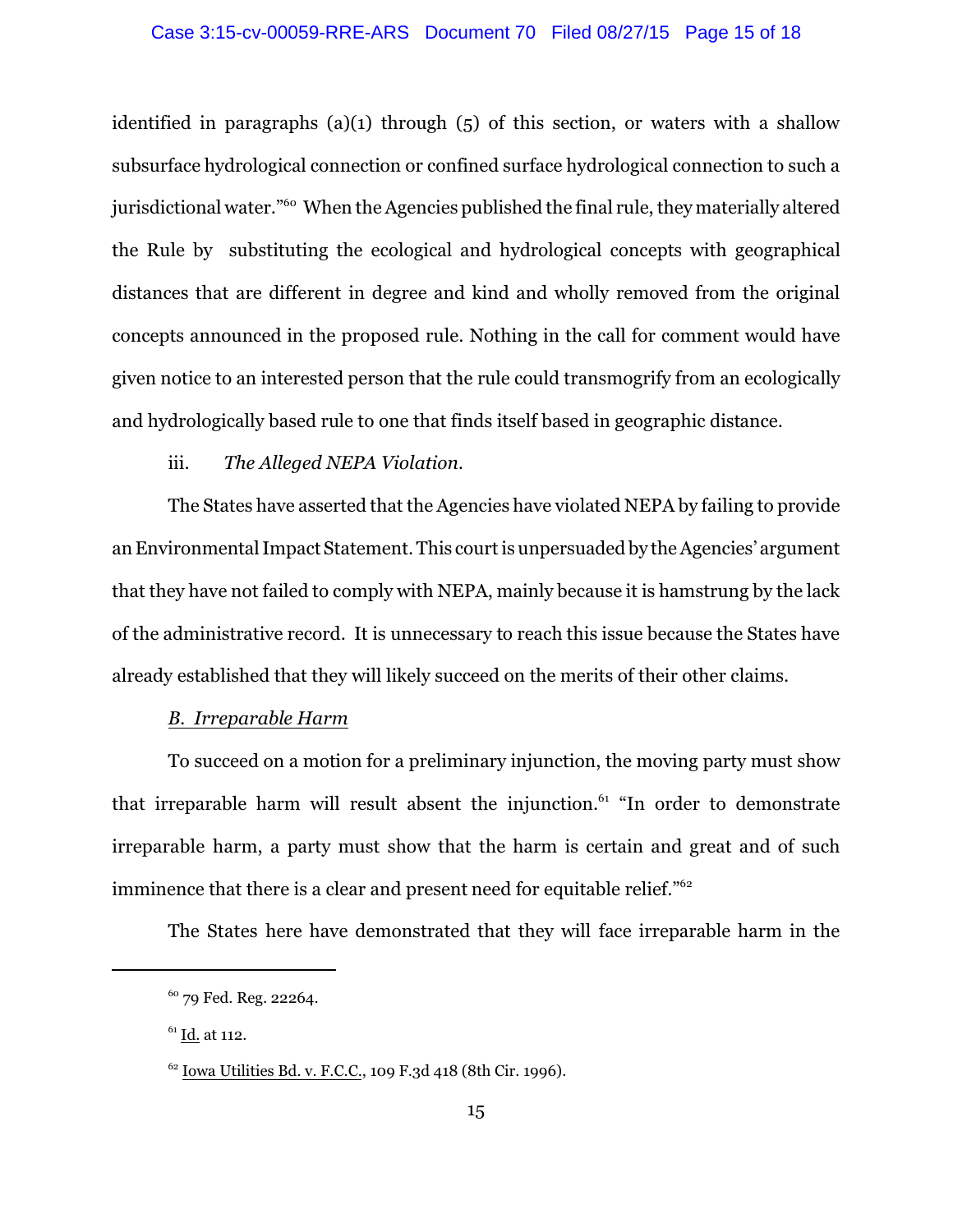#### Case 3:15-cv-00059-RRE-ARS Document 70 Filed 08/27/15 Page 16 of 18

absence of a preliminary injunction. It is within the purview of the traditional powers of the States to maintain their "traditional and primary power over land and water use."<sup>63</sup> Once the Rule takes effect, the States will lose their sovereignty over intrastate waters that will then be subject to the scope of the Clean Water Act. <sup>64</sup> While the exact amount of land that would be subject to the increase is hotly disputed, the Agencies admit to an increase in control over those traditional state-regulated waters of between 2.84 to 4.65 percent. 65 Immediately upon the Rule taking effect, the Rule will irreparably diminish the States' power over their waters.

In addition to the loss of sovereignty, the States assert an irreparable harm in the form of unrecoverable monetary harm. It is undeniable that if the States incur monetary losses as a result of an unlawful exercise of regulatory authority, no avenue exists to recoup those losses as the United States has not waived sovereign immunity from suits seeking these sorts of damages.

The analysis thus turns to whether or not the States can show that the Rule subjects them to unrecoverable monetary harm. The States assert numerous losses that would be attributable to the Rule. For example, the Rule will make North Dakota subject to, among other things, undertaking jurisdictional studies for every proposed natural gas, oil, or water

<sup>&</sup>lt;sup>63</sup>See Solid Waste Agency of Northern Cook County (SWANCC) v. U.S. Army Corps of Engineers, 531 U.S. 159 (2001) (citing Hess v. Port Authority Trans-Hudson Corporation, 513 U.S. 30, 44 (1994) ("[R]egulation of land use [is] a function traditionally performed by local governments").

<sup>64</sup>See e.g., 80 Fed. Reg. 37105, Part 328(a)(6) (expanding qualifying adjacent waters as previously defined in 33 C.F.R. § 328.3(a)(6) as merely adjacent wetlands to the new Rule at 33 C.F.R. § 328.3(a)(6) to "[a]ll waters adjacent").

<sup>65</sup>80 Fed. Reg. 37101.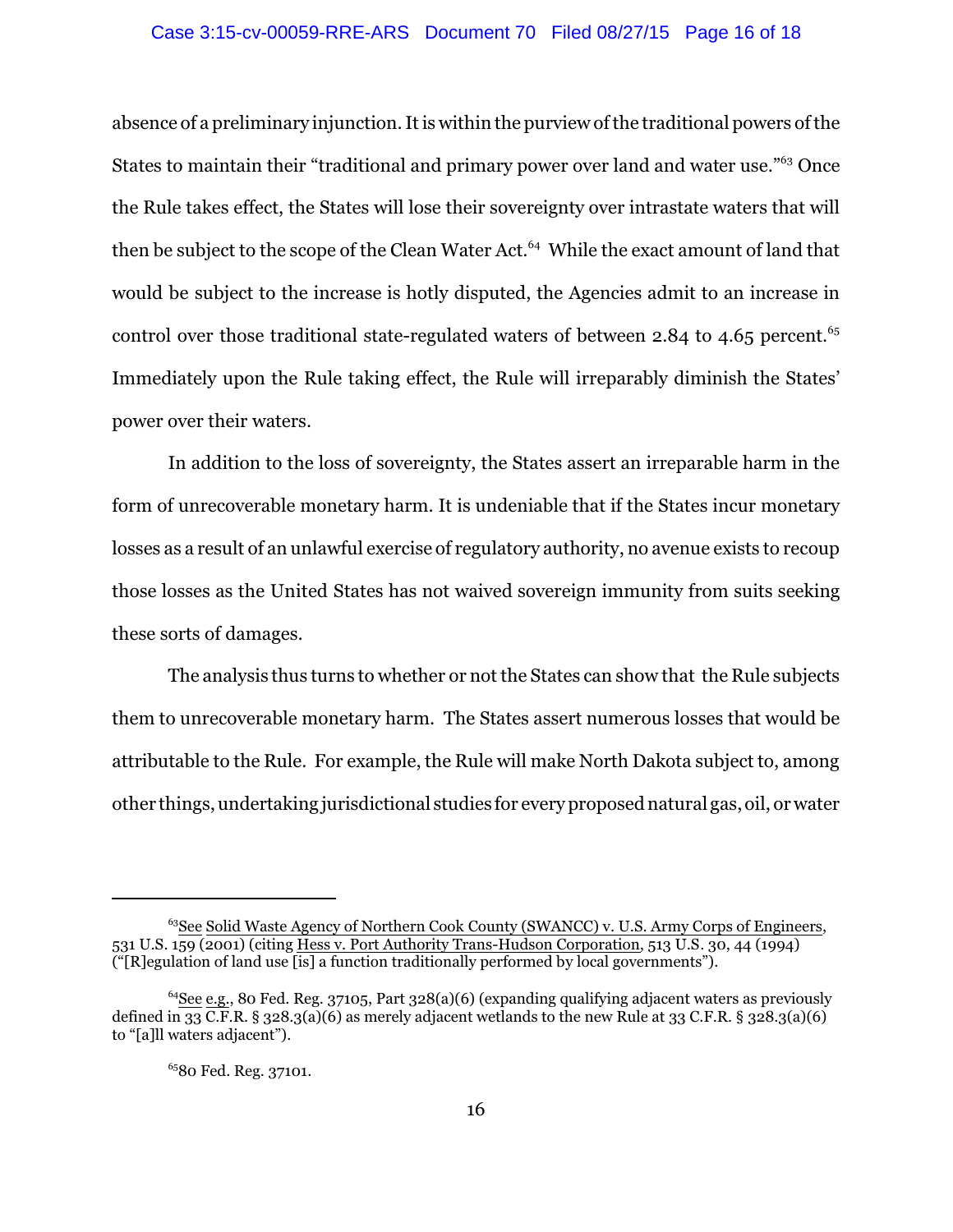#### Case 3:15-cv-00059-RRE-ARS Document 70 Filed 08/27/15 Page 17 of 18

pipeline project. <sup>66</sup> This will incur both directlosses, including vast expenditures to map and survey large portions of the state, and indirect losses such as lost tax revenue while projects are stalled pending mapping. Wyoming also asserts that it will be required to bear the costs of the additional Clean Water Act § 401 certifications, including expansion of permitting, oversight, technical and legal analysis for reclamation and development projects.<sup>67</sup> These losses are unrecoverable economic losses because there is neither an alternative source to replace the lost revenues nor a way to avoid the increased expenses. The States will suffer irreparable harm in the absence of a preliminary injunction.

## C. *Balance of the Harms* and *Effect on the Public Interest*

In exercising its power to grant a preliminary injunction, the court must balance the harms to the parties to the litigation while "pay[ing] particular regard for the public consequences."<sup>68</sup> For the court to grant an injunction, the moving party must establish that the entry of the relief would serve public interest.<sup>69</sup>

On balance, the harms favor the States. The risk of irreparable harm to the States is both imminent and likely. More importantly delaying the Rule will cause the Agencies no appreciable harm. Delaying implementation to allow a full and final resolution on the merits is in the best interests of the public.

The court acknowledges that implementation of the Rule will provide a benefit to an important public interest, both in providing some protection to the waters of the United

<sup>66</sup> Doc. #33, Exh. D, ¶¶ 19-21.

<sup>67</sup> Doc. 33, Exh. H, ¶¶ 10-14

<sup>&</sup>lt;sup>68</sup> Winter v. Natural Resources Defense Council, Inc., 555 U.S. 7, 24 (2008).

<sup>69</sup> Dataphase, 640 F.2d at 113.